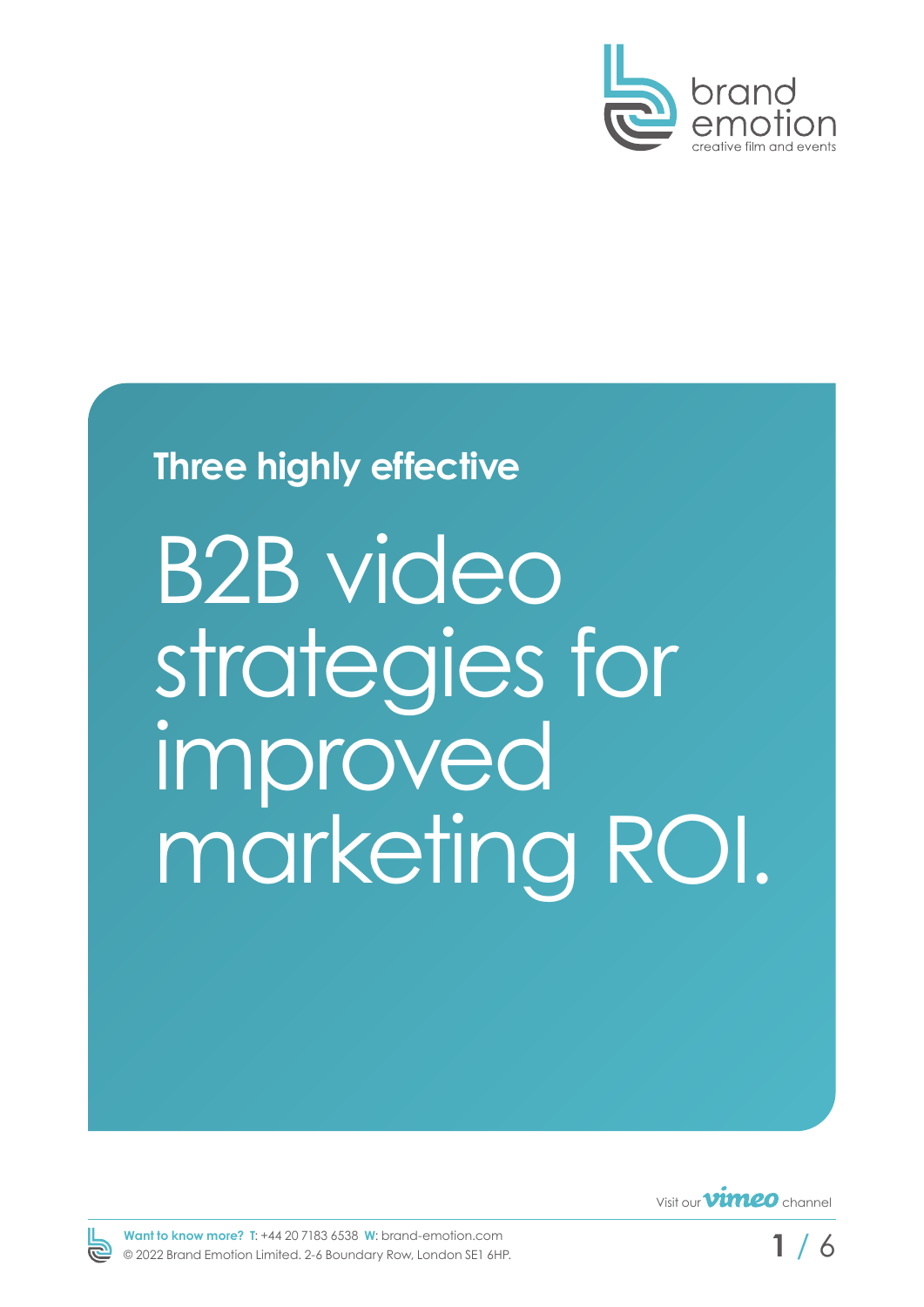# **Introduction**

With 70% of B2B buyers and researchers watching video content before a purchase, video is irrefutably a key tool in the marketing mix. But whilst most organisations recognise the need to produce video to drive their sales pipeline, few organisations have really mastered the art of B2B video marketing.

Spend half an hour on YouTube and you will soon realise that most B2B videos are so dull and so uninspiring that it is hard work to watch them to the end. Organisations simply haven't grasped the basics of making good video and how to use video to take their audience through the sales cycle.

#### **This is why strategy is so critical to the success of video marketing.**

Strategy is what delivers results in B2B video – it is how you get an audience to engage with your brand, it is how you cut through all other communications and it is how you achieve return on investment. Your video strategy is your unfair advantage.

## **The problem with B2B video**

The most common problem in B2B video is that strategy is governed by the overriding requirement to communicate an entire business proposition in a video. We call this **Retro Encabulator Syndrome** (go to next page to learn more).

As a result, B2B videos too often are just "video brochures" that communicate the features and benefits of a product or a service in the hope that something will stick.

Using the word video in an email subject<br>line boosts open rates by 19%<br>(Source: Syndcast) **line boosts open rates by 19% (Source: Syndcast)**



The number of B2B buyers watching video before making a decision has doubled to 70% in 2 years





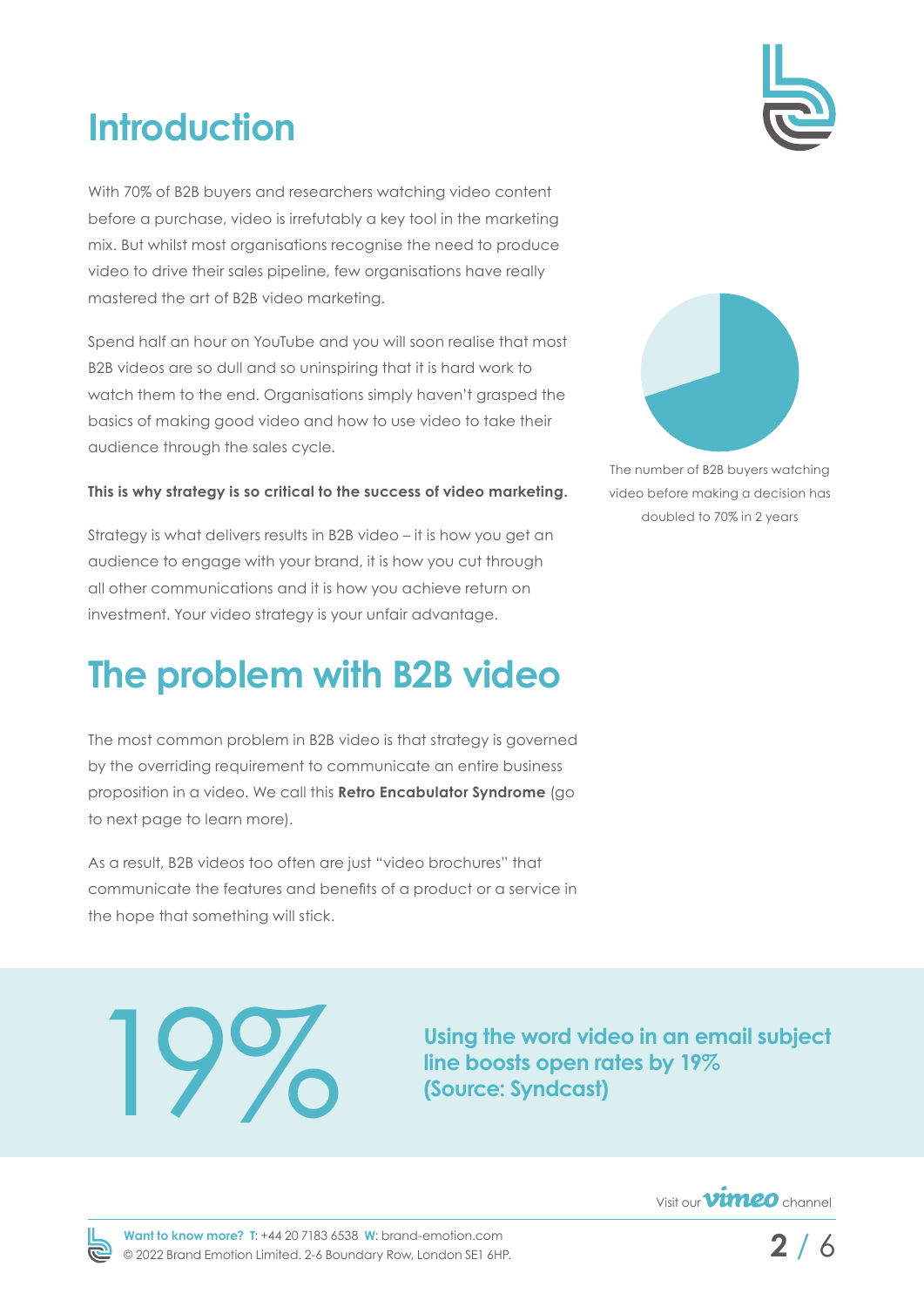# **Retro Encabulator syndrome**



Retro Encabulator Syndrome (RES) is creative disorder that occurs during the scripting and/or production of B2B videos. This spoof video example from Rockwell Technologies shows what can happen as a result of RES (sorry about all the pixels; this one's a bit retro!):



### **Getting medication for RES**

Firstly let's clear something up. RES isn't real; we made it up!

The best starting point for an effective B2B video strategy is to make the audiences' needs your overriding priority. Put yourself inside their heads. They are being bombarded with video content so think about what will actually capture their attention and make them watch your video. What will develop their interest in your product? What will provoke action?

In the next few pages we reveal three different strategies that can get your videos noticed, and build your sales pipeline...

### **STATS TO WATCH**



52% of marketers say video is the type of content with the best ROI (Source: HubSpot)



**Want to know more? T**: [+44 20 7183 6538](tel:+442071836538) **W**: [brand-emotion.com](https://brand-emotion.com) © 2022 Brand Emotion Limited. 2-6 Boundary Row, London SE1 6HP.

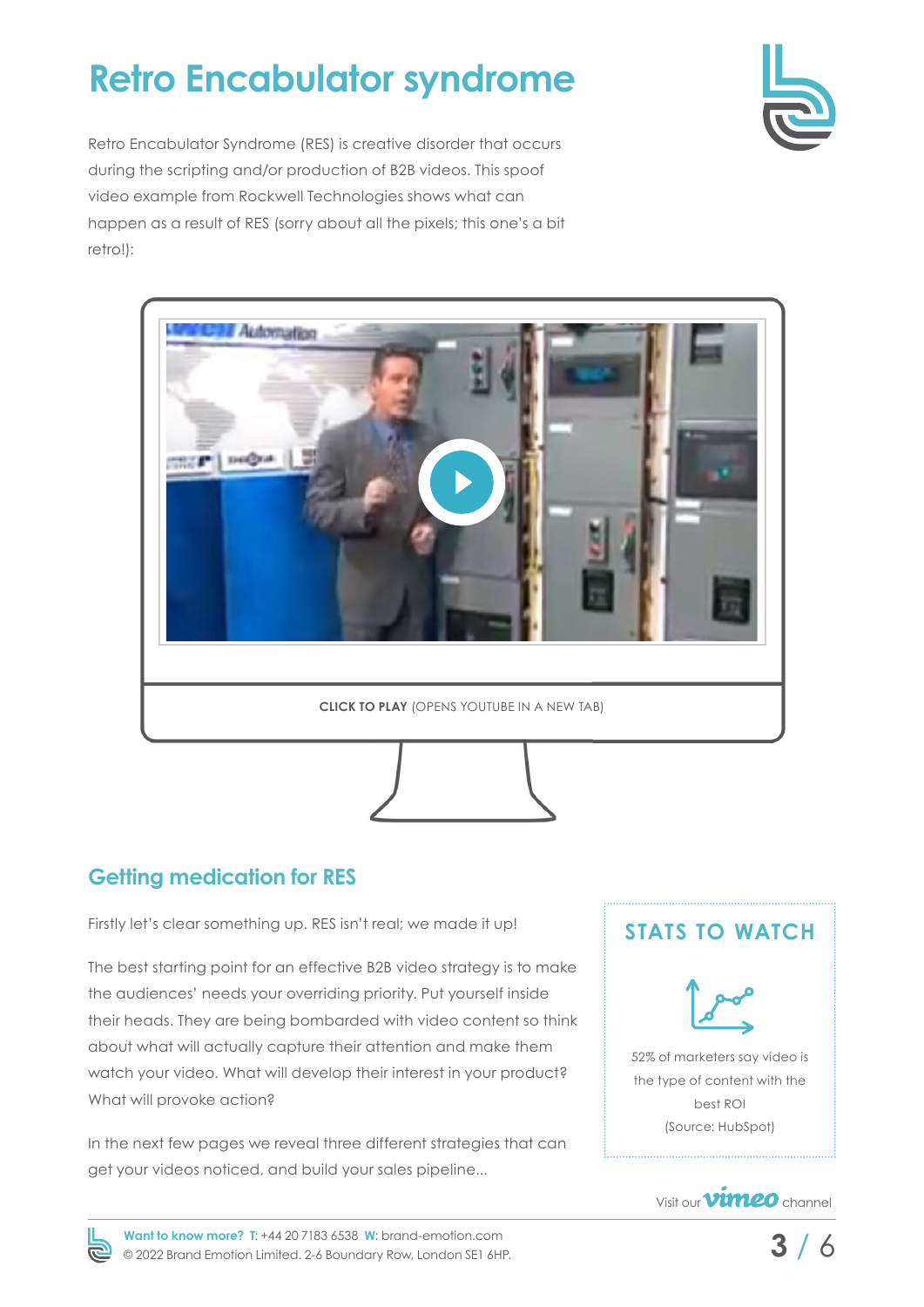





#### **Try something new**

In competitive B2B markets it is sometimes very difficult to differentiate your proposition from that of your competitors. So, how can you use video to keep your brand at the front of your audience's mind?

Try something completely different! If your competitors are busy producing dull "video brochures" create a strategy based on doing something that your audience will never expect. Think the Cadbury's Gorilla or, in B2B terms,

Schneider Electric's Llama Superstar.

B2B video producers are way too cautious – often terrified to include any form of comedy in a video because of the fear that it will damage the brand. In fact, comedy can make video memorable and can be a very successful strategy to drive traffic to websites and YouTube Channels where more conventional product information is available.



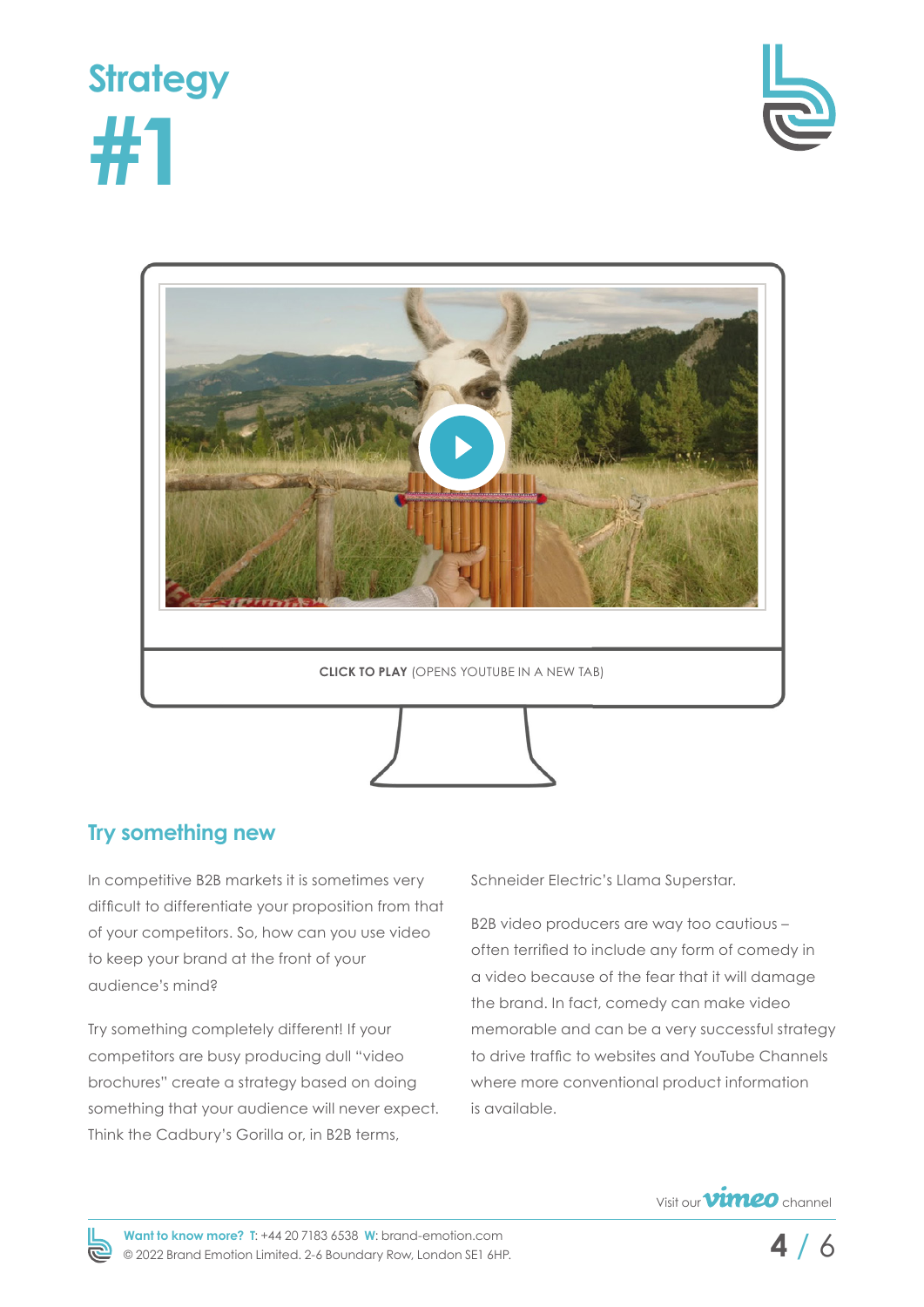





#### **Take a trip to the future**

B2B propositions are often complex, so it can be difficult to explain succinctly how a product, service or technology can transform how people work or how an organisation functions. In these cases, a 2-3-minute video can become very constraining.

So why not think about using video to take your audience on a journey into the future! Using drama and a compelling storyline the true power of video can be exploited to communicate a

vision of how your products or services can bring change.

This has been achieved most successfully by Microsoft's Productivity Future Vision Video, delivered as a 6-minute video that has achieved close to 2 million views. Don't worry, you don't need a Microsoft sized production budget to make this work, in fact, this can be a very costeffective strategy.